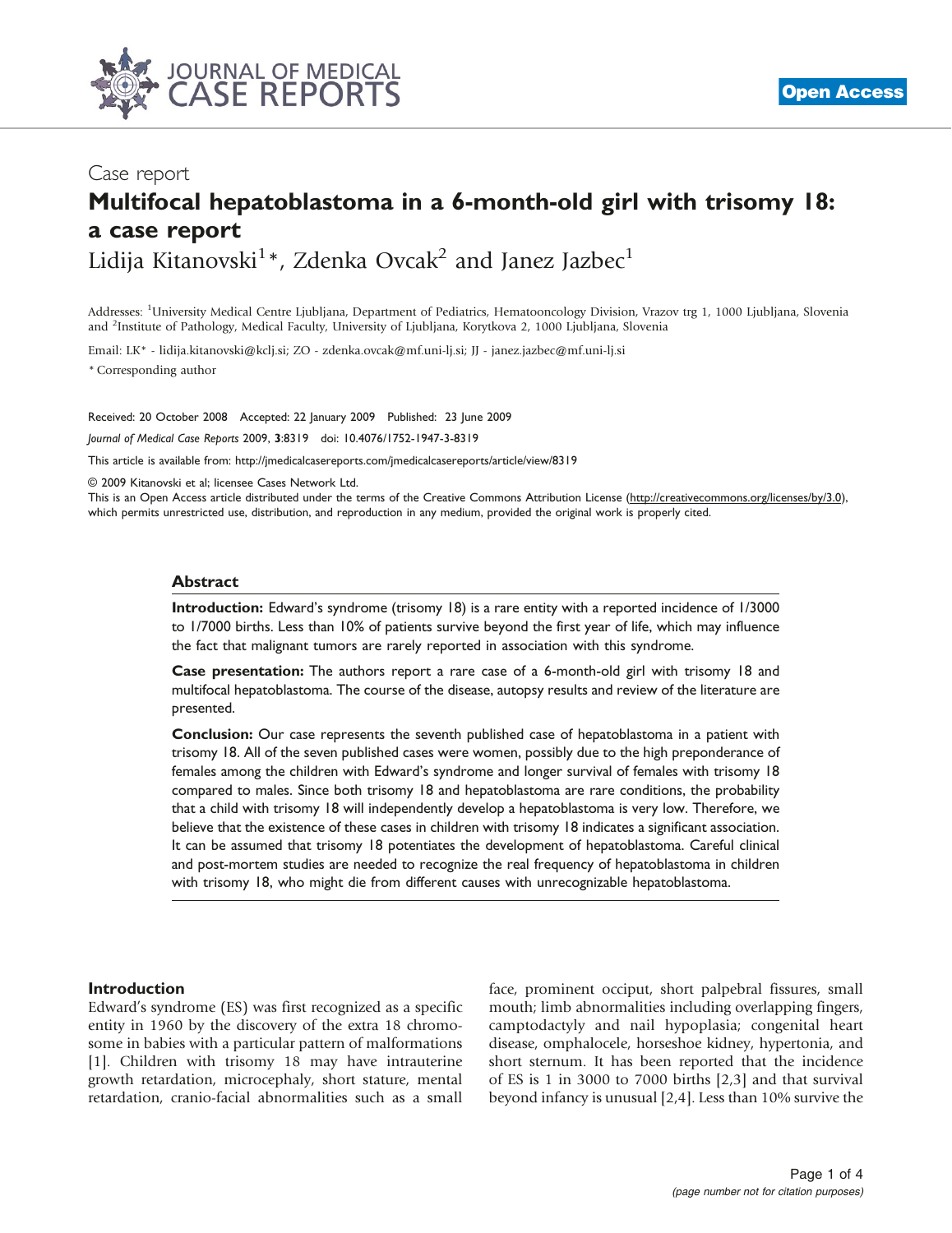first year [\[2,4\]](#page-2-0). There is a 3:1 preponderance of females to males [[5\]](#page-2-0). Malignant tumors are infrequently reported in ES, perhaps due to high early mortality.

Hepatoblastoma (HB) sometimes occurs in patients with congenital malformations [\[6\]](#page-2-0), particularly in Beckwith-Wiedemann syndrome. It is a rare tumor of infancy and childhood with an annual incidence rate of approximately 1.8 per million in children less than 15 years of age [[7\]](#page-2-0). The majority of HB are diagnosed before age two in otherwise normal children and there is a 1.4:1 to 2:1 predominance in males [[6](#page-2-0)].

We present a child with ES who developed HB at the age of 6 months.

# Case presentation

A female, Caucasian, newborn girl was born to a 28-year-old mother after her first pregnancy at 38 weeks of gestation. The pregnancy was uneventful, except for colpitis, until the 29th gestational week when intrauterine growth retardation was noticed. The infant birth weight was 1630 g, birth length was 43 cm, and head circumference was 32.5 cm. The family history was unremarkable. The child had prominent occiput, micrognathia, high palate, low-set ears, overlapping fingers of both hands, bilateral preauricular adnexes and a red pedunculated tumor on the left cheek, diagnosed as a hamartoma. Hypotonia, absent swallowing reflex and abnormal spontaneous movements were observed. Chromosome analysis of the peripheral blood cells revealed 47,XX,+18 chromosome. Echocardiography and abdominal ultrasound examination were normal, while the ultrasound of the head revealed agenesis of the corpus callosum. Due to respiratory failure after birth, she was artificially ventilated for 2 weeks. Thereafter she was nursed at home, nourished through a gastrointestinal tube and her clinical course was uneventful. At the age of 6 months, after she had been treated for a urinary tract infection, hepatomegaly was noticed. Abdominal ultrasound revealed three welldefined hepatic masses. The largest one was 8.3  $\times$  5.6  $\times$ 9.6 cm in size, and the two smaller masses were approximately 3.2 and 3.7 cm in size. Only a minority of the liver parenchyma appeared normal. Hepatoblastoma was confirmed by fine needle aspiration biopsy and an increased level of a-fetoprotein (51542 IU/mL). Pulmonary X-ray was normal. The infant was not treated for the tumor in accordance with the parents' decision. She was nursed at home and only analgesic drugs were given.

One month later, she was admitted to hospital due to restlessness, vomiting and cough for the previous 4 days. She was in pain, febrile, icteric and protected her left arm. Hypercalcemia (calcium 4.5 mmol/L) and fracture of the left humerus were observed. She was treated with intravenous bisphosphonates, analgesics and the left arm

was immobilized. In the following hours, she became progressively dyspnoic and died on the next day.

At autopsy, the liver (741 g) was almost completely overgrown with a multicentric tumor. The largest mass measured  $10 \times 9 \times 8$  cm (Figure 1). The histopathologic diagnosis was epithelial HB - fetal type with typical histologic appearance [\(Figure 2\)](#page-2-0). In the field of the humerus fracture, no tumorous tissue was found on microscopic examination. Disseminated microscopic intravascular coagulation was observed in the lungs and kidneys. Neuropathologic autopsy revealed polymicrogyria, atrophy of the cerebellum and white matter, hypoplasia of the corpus callosum, dysplasia of the hippocampus, atrophic pontocerebellar connections, dysplasia of the lower olivary nucleus typical of trisomy 18 and atrophic pyramids in the medulla oblongata. No additional abnormalities of the heart, lungs, kidneys, suprarenal glands and gut were found.

# **Discussion**

Neoplasias are uncommon in ES, possibly due to the high mortality in the first year of life. Nevertheless, there are reports of one neurogenic tumor [\[8\]](#page-2-0) and at least six Wilms tumors, in children with ES [[9-12\]](#page-3-0).

Congenital abnormalities have also been recognized in patients with HB [[11](#page-3-0)-[13](#page-3-0)] which, after Wilms tumor, is the second most common tumor associated with congenital anomalies.



Figure 1. A multicentric lobulated liver tumor involves almost the entire parenchyma. Two tumor nodules clearly separated from each other are visible in the cross-section of the liver at autopsy.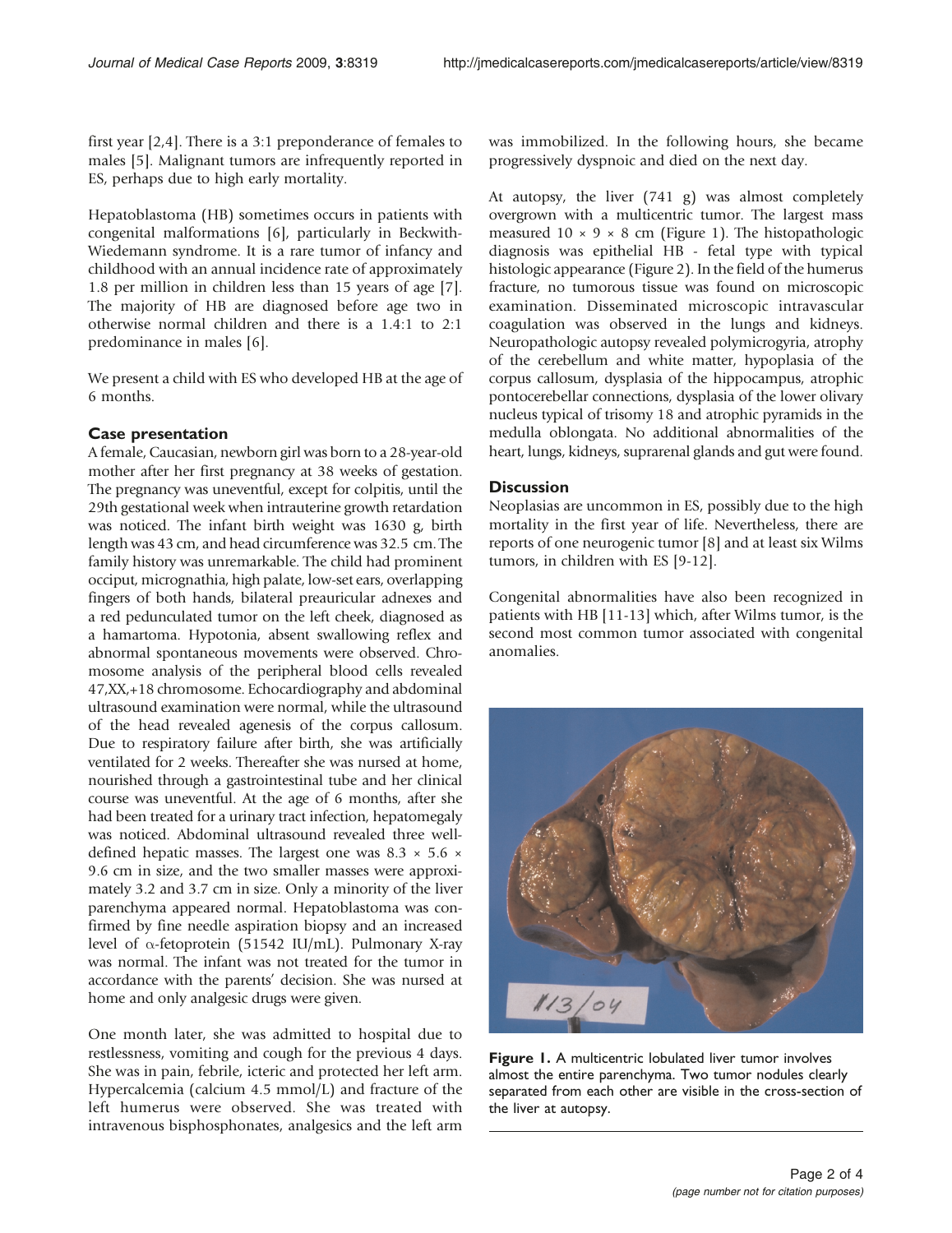<span id="page-2-0"></span>

Figure 2. Fetal type tumor cells resembling hepatocytes are arranged in trabeculae and plates. Foci of extramedullary hematopoiesis are also present. Hematoxylin and eosin stain, ×40.

Hepatoblastoma has been documented to be related to Beckwith-Wiedemann syndrome, hemi-hypertrophy [[13](#page-3-0)] and Prader-Willi syndrome [\[14\]](#page-3-0). Moreover, six cases of HB in children with trisomy 18 have been published since 1987, when Dasouki and Barr reported the first case, which was presumed to be HB [\[15-20\]](#page-3-0). The last review of published cases was carried out by Maruyama et al. [\[20\]](#page-3-0). All of the cases were girls, and half of the cases were older than 1 year at the time of recognition of HB. Five of them had karyotype 47,XX,+18 [\[15-17,19,20](#page-3-0)], and in another one [[18\]](#page-3-0), chromosomal analysis of peripheral blood culture showed mosaic trisomy 47,XX,+18/46,XX (5:1). There is another case mentioned by Bove et al. [\[15](#page-3-0)]. It can be concluded that it refers to a 1-year-old boy, mosaic for trisomy 18. Gut abnormalities were present in three of the patients (malrotation of the gut in all three, ectopic pancreas in two, omphalocele in one) [\[15,17,20](#page-3-0)], while morphological abnormalities of the liver had not been observed, except for a deep cleft between the hepatic lobes in one patient [[15](#page-3-0)]. Apart for neurologic abnormalities, no visceral irregularities were found in our patient. In three of the cases, where the tumors were cytogenetically analyzed, excessive chromosome 18 was found in the tumor tissue [\[15](#page-3-0),[18,19\]](#page-3-0). Epithelial type HB with different histological patterns was diagnosed in all patients [\[15](#page-3-0),[17-20\]](#page-3-0).

The liver tumors were resected in three cases; two patients were alive with no evidence of recurrence at 3 and 4 years of age [\[18,19\]](#page-3-0), the other died due to widespread bone metastases [\[15](#page-3-0)]. Among the untreated patients, HB was an incidental finding at autopsy in one of two patients who died from cardiac failure [[17](#page-3-0),[20](#page-3-0)], while our patient and the

one with presumed HB [[16](#page-3-0)] died due to progression of malignant disease.

#### Conclusion

Our case represents the seventh published case of HB in trisomy 18 and, together with the unpublished case mentioned by Bove et al. [\[15\]](#page-3-0), represents the eighth known case of HB in children with trisomy 18. All of the seven published cases were females, possibly due to the high preponderance of females among the children with ES and longer survival of females with trisomy 18 compared to males [4]. Since both trisomy 18 and HB are rare conditions, the probability that a child with trisomy 18 will independently develop a HB is very low. Therefore, we believe that the existence of these cases in children with trisomy 18 indicates a significant association. It can be assumed that trisomy 18 potentiates the development of HB. Careful clinical and post-mortem studies are required to recognize the real frequency of HB in children with trisomy 18, who might die from different causes with unrecognizable HB.

#### Abbreviations

Trisomy 18, Edward's syndrome; HB, Hepatoblastoma.

#### Consent

Written informed consent was obtained from the parents for publication of this case report and any accompanying images. A copy of the written consent is available for review by the Editor-in-Chief of this journal.

#### Competing interests

The authors declare that they have no competing interests.

#### Authors' contributions

LK and JJ were treating physicians and wrote the manuscript. ZO did the autopsy and described autopsy results, pathological description and did the figures.

#### References

- Edwards HJ, Harnden DG, Cameron AH, Crosse WM, Wolff OH: A new trisomic syndrome. Lancet 1960, 1:787-790.
- 2. Root S, Carey JC: Survival in trisomy 18. Am J Med Genet 1994, 49:170-174.
- 3. Taylor A: Autosomal trisomy syndrome; a detailed study of 17 cases of Edward's syndrome. J Med Genet 1968, 5:227-252.
- 4. Rasmussen SA, Wong LY, Yang Q, May KM, Friedman JM: Population-based analyses of mortality in trisomy 13 and trisomy 18. Pediatrics 2003, 111:777-784.
- 5. Jones KL: Smith's Recognizable Patterns of Human Malformation. 4th edition. Philadelphia, PA: WB Saunders; 1988.
- 6. Lack EE, Neave C, Vawter GF: Hepatoblastoma. A clinical and pathologic study of 54 cases. Am J Surg Pathol 1982, 6:693-705.
- 7. Smith MA, Gloeckler Ries LA: Childhood cancer: incidence, survival, and mortality. In Principles and Practice of Pediatric Oncology. 4th edition. Edited by Pizzo PA, Poplack GD. Philadelphia, PA: Lippincott Williams; 2002:1-12.
- 8. Robinson MG, McQuorquodale MM: Trisomy 18 and neurogenic neoplasia. J Pediatr 1981, 99:428-429.